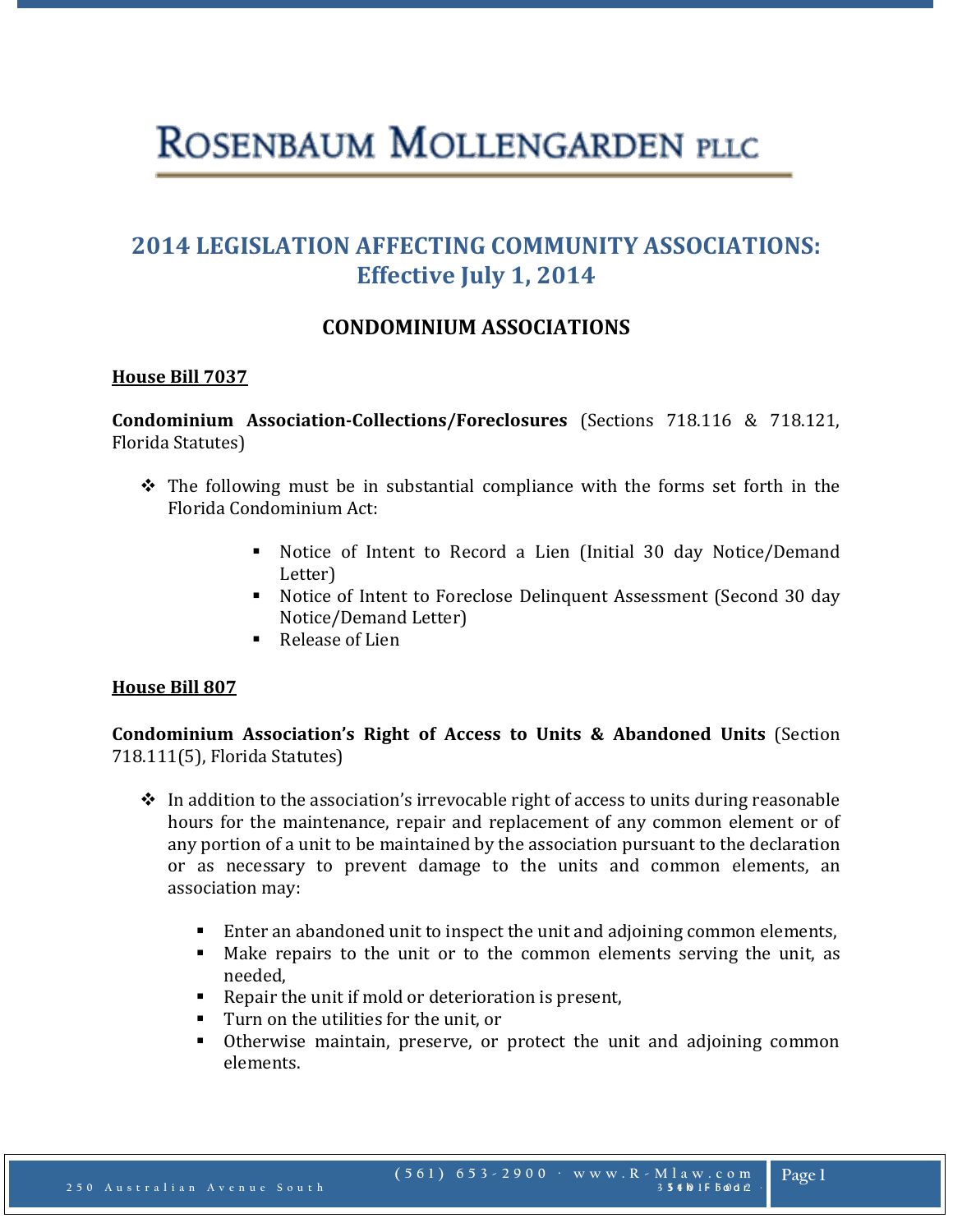- $\triangle$  A unit is presumed abandoned if:
	- It is the subject of a foreclosure action and no tenant appears to have resided in the unit for at least 4 consecutive weeks without prior written notice to the association; or
	- No tenant appears to have resided in the unit for 2 consecutive months without prior notice to the association, and the association is unable to contact the owner or determine the whereabouts of the owner after reasonable inquiry.
- An association may not enter an abandoned unit until 2 days after notice of the association's intent to enter the unit has been mailed or hand delivered to the owner at the address of the owner as reflected in the records of the association. The notice may be given by electronic transmission to unit owners who previously consented to receive notice by electronic transmission.
- Any expense incurred by the association in connection with the entry, maintenance, repair, or replacement of an abandoned unit is chargeable to the unit owner and enforceable as an assessment, and the association may use its lien authority to enforce collection of the expense.
- An **association may petition a court of competent jurisdiction to appoint a receiver to lease out an abandoned unit** for the benefit of the association to offset against the association's cost and expenses of maintaining, preserving and protecting the unit and the adjoining common elements, including the costs of the receivership and all unpaid assessments, interest, administrative late fees, costs and reasonable attorney's fees.

#### **Condominium Insurance** (Section 718.111(11), Florida Statutes)

 $\div$  In the absences of an insurable event, the association or the unit owners shall be responsible for the reconstruction, repair or replacement, as determined by the provisions of the declaration or bylaws.

#### **Official Records of Condominium Association** (Sections 718.111(12), Florida Statutes)

- An owner may consent to the disclosure of his/her contact information which is otherwise prohibited from being accessed by unit owners through an official records request.
- $\div$  An outgoing board or committee member must relinguish all official records and property of the association in his or her possession or under his or her control to the incoming board within 5 days after the election. The Division of Florida incoming board within 5 days after the election. Condominiums, Timeshares and Mobile Homes shall impose a civil penalty against an outgoing board or committee member who willfully and knowingly fails to relinquish such records and property.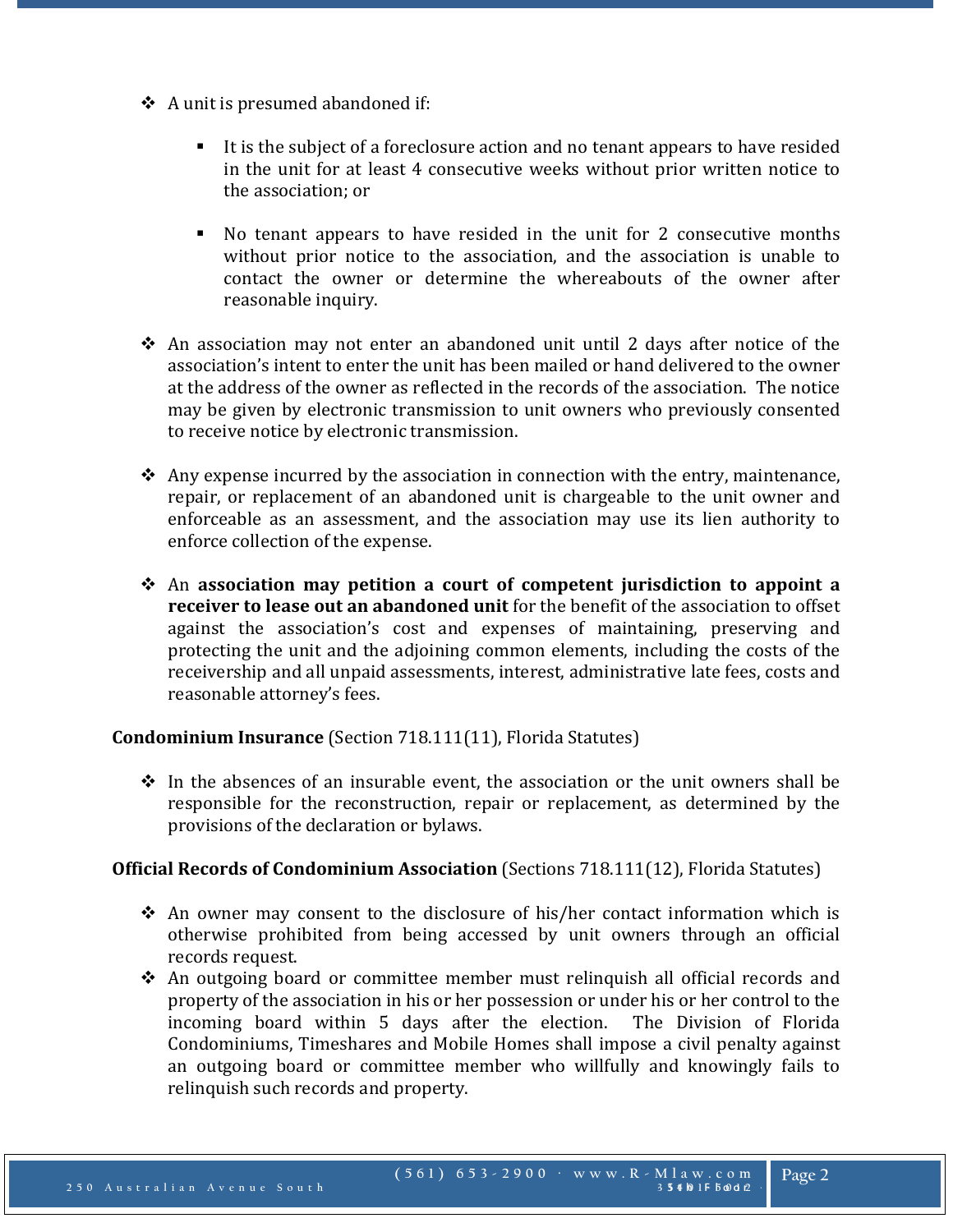**Board & Committee Meetings of Condominium Association** (Section 718.112, Florida Statutes)

- $\triangle$  A board or committee member's participation in a meeting via telephone, real-time videoconferencing, or similar real-time electronic or video communication counts towards a quorum, and such member may vote as if physically present.
	- *Previously, the statute only addressed attending meetings by traditional speaker phone.*
- Members of the board of administration may use e-mail as a means of communication but may not cast a vote on an association matter via e-mail.
- $\div$  If 20% of the voting interests of the members of the association petition the board to address an item of business, the board, within 60 days after receipt of the petition, shall place the item on the agenda at its next regular board meeting or at a special meeting called for that purpose.

**Assessments/Foreclosures in Condominium Association** (Section 718.116, Florida Statutes)

- $\triangle$  A unit owner is jointly and severally liable with the previous owner for all unpaid assessments that came due up until the time of transfer of title and **a previous owner does not include an association that acquires title to a delinquent property through a foreclosure or by deed in lieu of foreclosure.**
- **A present unit owner's liability for unpaid assessments is limited to any unpaid assessments that accrued before the association acquired title to the delinquent property through foreclosure or by deed in lieu of foreclosure.**

**Termination of Condominium** (Section 718.117, Florida Statutes)

 $\div$  If the plan of termination fails to receive the required approval, the plan shall not be recorded and any new attempt to terminate the condominium may not be proposed at a meeting or by solicitation for joinder and consent for 180 days after the date that such failed plan of termination was first given to all unit owners in the manner required by Section 718.117, Florida Statutes.

# **Senate Bill 440**

**Non-Residential Condominiums** (Sections 718.112, 718.113, 718.1255, 718.403, Florida Statutes)

 $\div$  Non-residential condominium associations are not subject to the requirement that the association respond to a written inquiry by certified mail within 30 days of the association's receipt of the inquiry.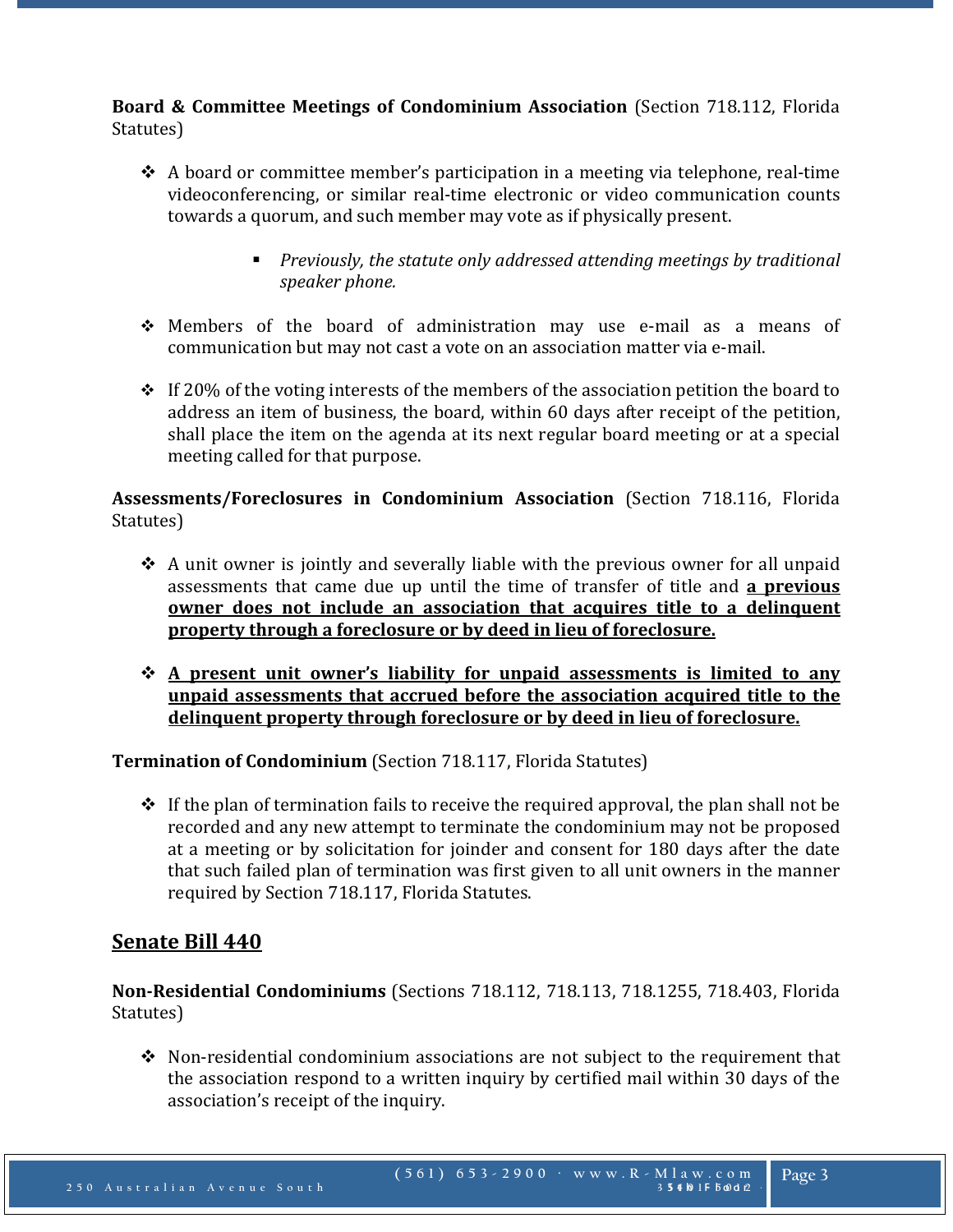- $\hat{\mathbf{v}}$  The use of general proxies in connection with obtaining the consent of the unit owners, and in the election of directors, is permitted by non-residential condominium associations.
- Term limits of directors are permitted in non-residential condominium associations.
- Co-owners may serve on the board without limitation in non-residential condominium associations.
- $\triangle$  Candidates for the Board are not subject to the same eligibility requirements that candidates for the board of a residential condominium, such as the requirement that a candidate submit his/her notice of intent at least 40 days before the date of the election or that candidates be current in the payment of monetary obligations due to the association on such date.
- Directors of non-residential condominium associations are not required to be certified by attending a class administered by the Division of Florida Condominiums, Timeshares and Mobile Homes or executing a document acknowledging that he/she will comply with the declaration of condominium, articles of incorporation, bylaws and written policies of the association and to faithfully discharge its duties.
- Arbitration under Section 718.1255 is not applicable to non-residential condominium associations unless otherwise specifically provided for the in the declaration of condominium.
- Retrofitting of fire sprinklers pursuant to Section 718.112(2)(I), Florida Statutes, is not required by non-residential condominium associations.
- $\cdot \cdot$  The board of directors of a non-residential condominium association is not required to adopt hurricane shutter specifications. The law allowing the unit owners to vote for the installation of hurricane protection by the association is not applicable. The board may refuse to allow the installation of hurricane shutters and other hurricane protection.
- $\triangle$  Plot plan changes to the approximate location of existing and proposed buildings and improvements of non-residential condominiums may be modified.
- $\div$  Sub-paragraphs (2)(b)-(f) of Section 718.403, Florida Statutes, regarding phase condominium requirements are not applicable to non-residential condominiums.

# **Fire Sprinkler Retrofitting of Residential Condominiums** (Section 718.112, Florida Statutes)

- \* The local authority having jurisdiction may not require completion of retrofitting with a fire sprinkler before January 1, 2020.
- $\div$  By December 31, 2016, an association which is not in compliance and has not voted to forego retrofitting pursuant to the statute must initiate an application for a building permit for the work demonstrating that the association will be compliant by December 31, 2019.

# **Distressed Condominium Act/Time Limitation** (Section 718.707, Florida Statutes)

 $\triangle$  The time limitation for classification as bulk assignee or bulk buyer is extended to condominium parcels acquired between July 1, 2010 and July 1, 2016. The statute previously sunset on July 1, 2015.[1](#page-3-0) 

l

<span id="page-3-0"></span><sup>&</sup>lt;sup>1</sup> This law was also established by House Bill 807.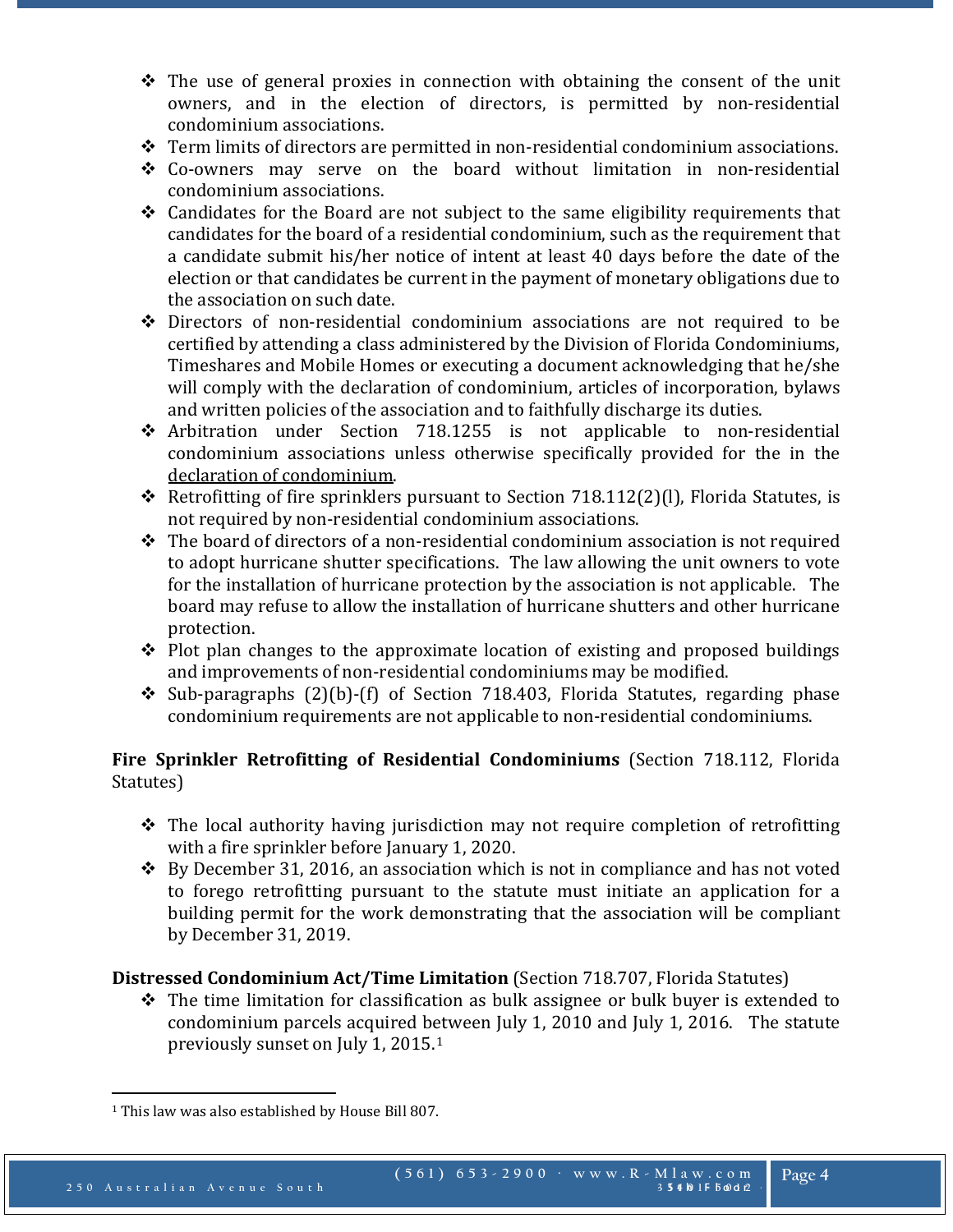## **HOMEOWNERS ASSOCIATIONS**

# **House Bill 7037**

**Homeowners Association- Collections/Foreclosures** (Section 720.3085, Florida Statutes)

- $\hat{\mathbf{v}}$  The following must be in substantial compliance with the forms set forth in the Florida Homeowners Association Act:
	- Notice of Intent to Record a Lien (Initial 45 day Notice/Demand Letter)
	- Notice of Intent to Foreclose Delinquent Assessment (Second 45 day Notice/Demand Letter)
	- Release of Lien

# **House Bill 807**

## **Board Meetings of Homeowners Associations** (Section 720.303(2)(a), Florida Statutes)

 $\triangle$  A meeting of the board must be held at a location that is accessible to a physically handicapped person if requested by a physically handicapped person who has a right to attend the meeting.

**Membership Meetings of Homeowners Association** (Section 720.306(1)(a), Florida Statutes)

 $\triangle$  A membership meeting must be held at a location that is accessible to a physically handicapped person if requested by a physically handicapped person who has a right to attend the meeting.

## **Official Records of Homeowners Associations** (Section 720.303(5), Florida Statutes)

 $\triangle$  A lot owner may consent in writing to the disclosure of contact information that is not otherwise accessible by lot owners pursuant to a written request for official records.

## **Amendments to Governing Documents of Homeowners Associations** (Section 720.306(1)(a), Florida Statutes)

 $\div$  Within 30 days after recording an amendment to the governing documents, the association shall provide copies of the amendment to the members. **However, if a copy of the proposed amendment is provided to the members before the vote, the association, in lieu of providing a copy of the amendment, may provide notice to the members that the amendment was adopted, identifying the official book and page number or instrument number of the recorded amendment and that a copy of the amendment is available at no charge to the member upon written request to the association.** The copies and notice may be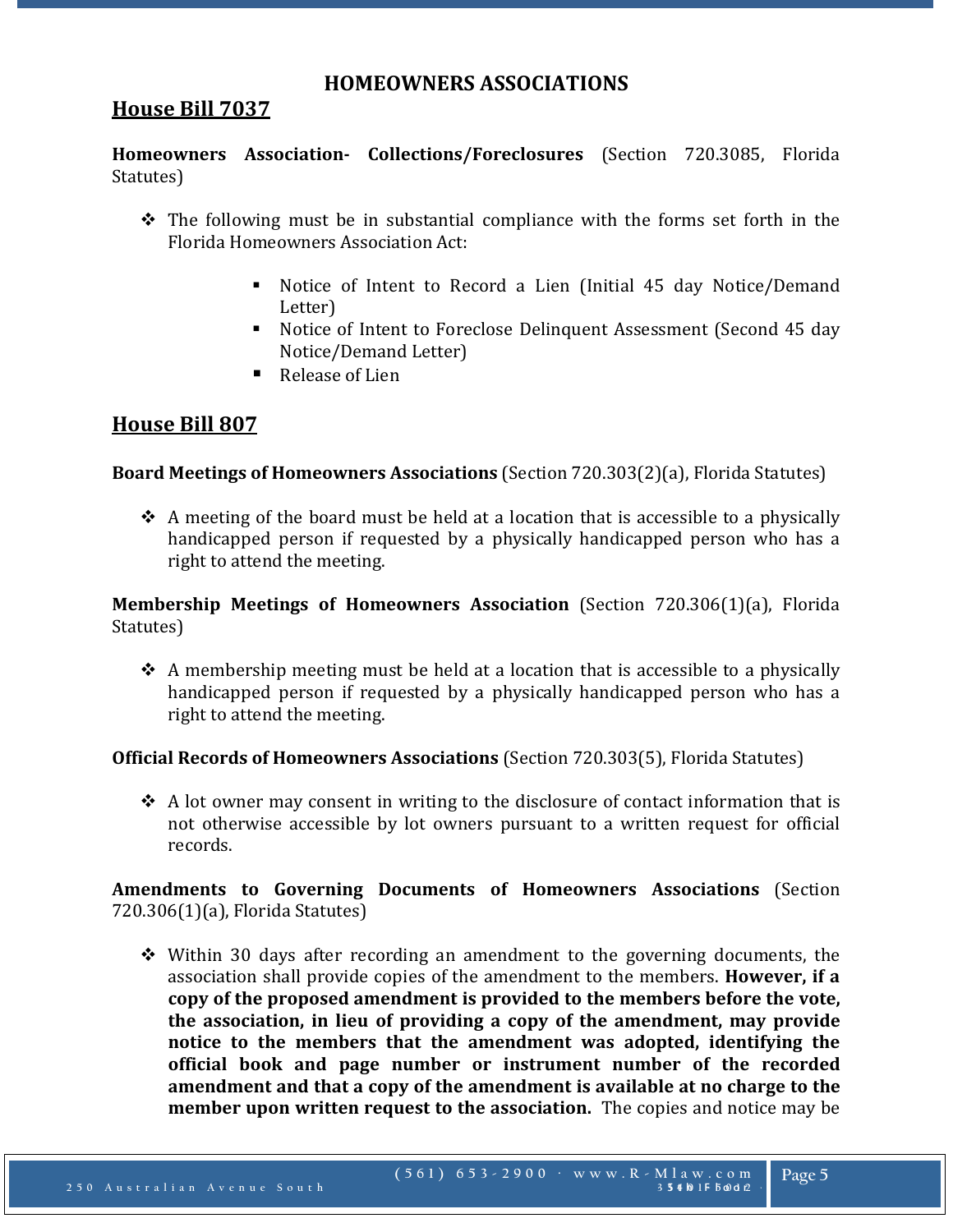provided electronically to those owners who previously consented to receive notice electronically.

## **Emergency Powers of Homeowners Associations** (Section 720.306(1)(a), Florida Statutes)

- $\cdot \cdot$  To the extent allowed by law, unless specifically prohibited by the declaration or other recorded governing documents, and consistent with Section 617.0830, Florida Statutes, the board of directors, in response to damage caused by an event for which a state of emergency is declared pursuant to Section 252.36, Florida Statutes, in the area encompassed by the association, may exercise the following powers:
	- Conduct board or membership meetings after notice of the meetings and board decisions is provided in as practicable a manner as possible, including via publication, radio, United States mail, the Internet, public service announcements, conspicuous posting on the association property, or any other means the board deems appropriate under the circumstances.
	- Cancel and reschedule an association meeting.
	- Designate assistant officers who are not directors. If the executive officer is incapacitated or unavailable, the assistant officer has the same authority during the state of emergency as the executive officer he or she assists.
	- Relocate the association's principal office or designate an alternative principal office.
	- Enter into agreements with counties and municipalities to assist counties and municipalities with debris removal.
	- **Implement a disaster plan before or immediately following the event** for which a state of emergency is declared, which may include, but is not limited to, turning on or shutting off elevators; electricity; water, sewer, or security systems; or air conditioners for association buildings.
	- Based upon the advice of emergency management officials or upon the advice of licensed professionals retained by the board, determine any portion of the association property unavailable for entry or occupancy by owners or their family members, tenants, guests, agents, or invitees to protect their health, safety, or welfare.
	- Based upon the advice of emergency management officials or upon the advice of licensed professionals retained by the board, determine whether the association property can be safely inhabited or occupied. However, such determination is not conclusive as to any determination of habitability pursuant to the declaration.
	- Mitigate further damage, including taking action to contract for the removal of debris and to prevent or mitigate the spread of fungus, including mold or mildew, by removing and disposing of wet drywall, insulation, carpet, cabinetry, or other fixtures on or within the association property.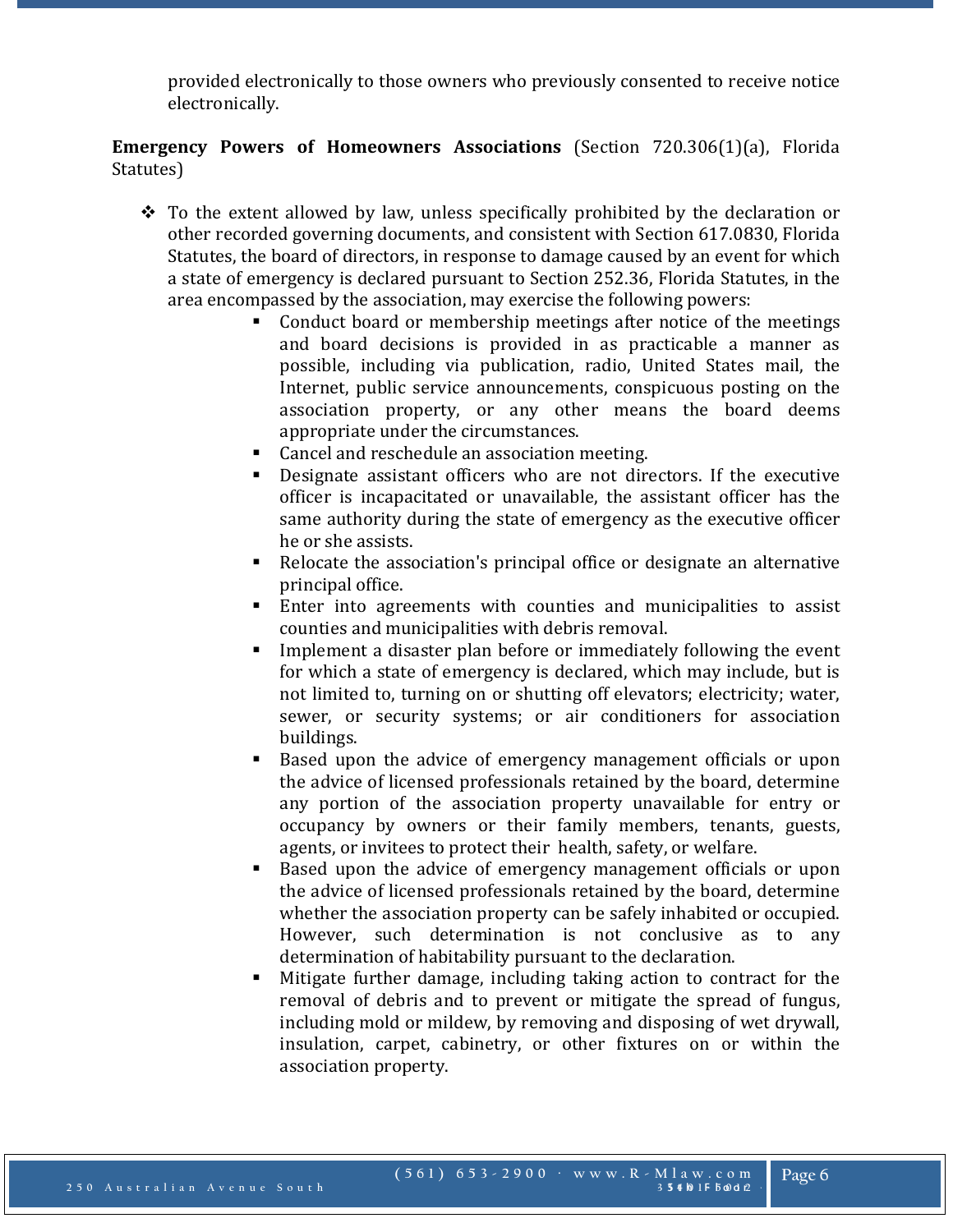- Notwithstanding a provision to the contrary, and regardless of whether such authority does not specifically appear in the declaration or other recorded governing documents, levy special assessments without a vote of the owners.
- Without owners' approval, borrow money and pledge association assets as collateral to fund emergency repairs and carry out the duties of the association if operating funds are insufficient. This paragraph does not limit the general authority of the association to borrow money, subject to such restrictions contained in the declaration or other recorded governing documents.
- The authority granted to the association for an emergency is limited to that time reasonably necessary to protect the health, safety, and welfare of the association and the parcel owners and their family members, tenants, guests, agents, or invitees, and to mitigate further damage and make emergency repairs.

# **COOPERATIVE ASSOCIATIONS**

# **House Bill 7037**

**Cooperative Association- Collections/Foreclosures** (Section 719.108, Florida Statutes)

- $\hat{\mathbf{v}}$  The following must be in substantial compliance with the forms set forth in the Florida Cooperative Act:
	- Notice of Intent to Record a Lien<br>■ Notice of Contest of Lien
	- Notice of Contest of Lien
	- Release of Lien
- $\hat{\mathbf{v}}$  The lien of a cooperative association is not required to be filed within 1 year after the date the assessment was due.
- A claim of lien must be executed and acknowledged by an officer or authorized agent of the Association.
- $\div$  The lien is not effective 1 year after the claim of lien was recorded unless, within that time, an action to enforce the lien is commenced.
- $\div$  The 1 year period is automatically extended for any length of time during which the Association is prevented from filing a foreclosure action by an automatic stay resulting from a bankruptcy petition filed by the parcel owner or any other person claiming an interest in the parcel.
- $\cdot \cdot$  The claim of lien secures all unpaid rents and assessments that are due and that may accrue after the claim of lien is recorded and through the entry of a final judgment, as well as interest and all reasonable costs and attorney fees incurred by the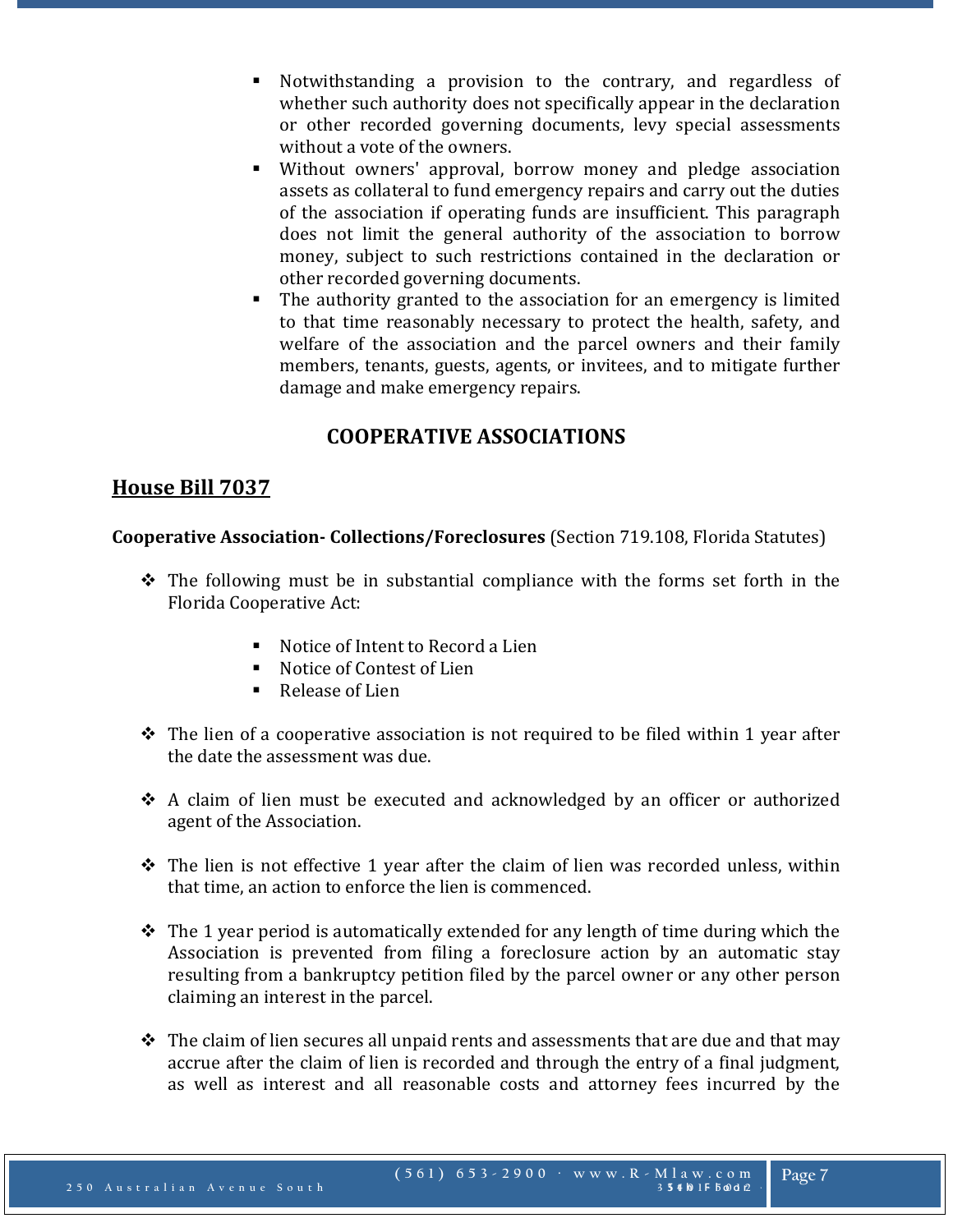association incident to the collections process. Upon payment in full, the person making the payment is entitled to satisfaction of the lien.

# **House Bill 807**

## **Official Records of Cooperative Associations** (Section 719.104, Florida Statutes)

- $\triangle$  An owner may consent to the disclosure of his/her contact information which is otherwise prohibited from being accessed by unit owners through an official records request.
- An outgoing board or committee member must relinquish all official records and property of the association in his or her possession or under his or her control to the incoming board within 5 days after the election. The Division of Florida Condominiums, Timeshares and Mobile Homes shall impose a civil penalty against an outgoing board or committee member who willfully and knowingly fails to relinquish such records and property.

## **Financial Reporting for Cooperative Associations** (Section 719.104, Florida Statutes)

- $\div$  Within 90 days following the end of the fiscal or calendar year or annually on such date as provided in the bylaws of the association, the board shall prepare and complete, or contract with a third party to prepare and complete, a financial report covering the preceding fiscal or calendar year. Within 21 days after the financial report is completed by the association or received from a third party, but not later than 120 days after the end of the fiscal year, calendar year, or other date provided in the bylaws, the association shall provide each member with a copy of the annual financial report or a written notice that a copy of the financial report is available upon request at no charge.
- $\cdot \cdot$  The financial statements of a cooperative association shall be as follows:
	- An association with total annual revenues between \$150,000 and \$299,999 shall prepare a compiled financial statement.
	- An association with total annual revenue between \$300,000 and \$499,999 shall prepare a reviewed financial statement.
	- An association with total annual revenues of \$500,000 or more shall prepare an audited financial statement.
- $\cdot$  An association with total annual revenues of less than \$150,000 shall prepare a report of cash receipts and expenditures.
- $\hat{\mathbf{v}}$  An association in a community with fewer than 50 units, regardless of the association's annual revenues, shall prepare a report of cash receipts and expenditures in lieu of the financial statements otherwise required, unless the declaration or other recorded governing documents provide otherwise.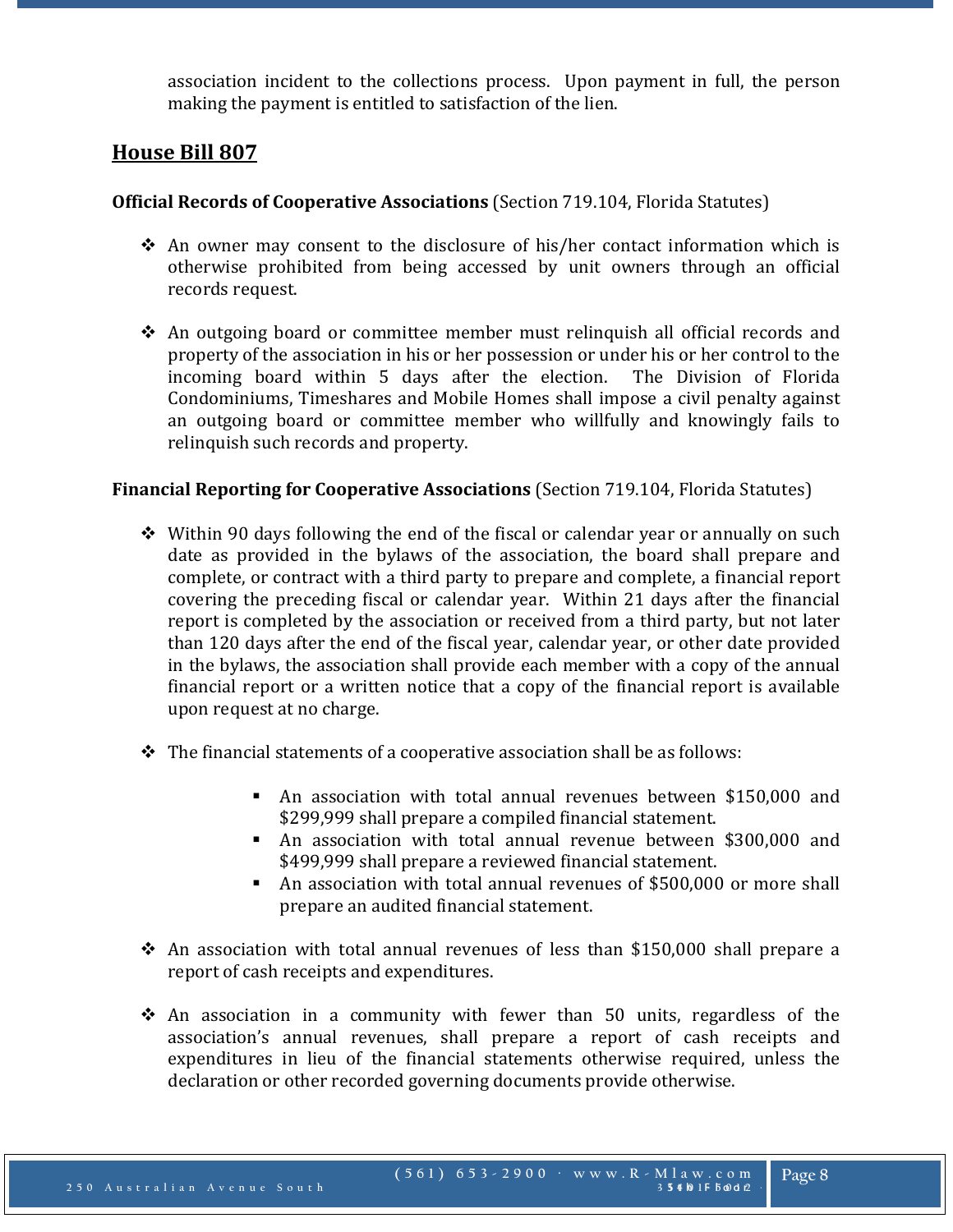- $\triangle$  The report of cash receipts and expenditures must disclose the amount of receipts by accounts and receipt classifications and the amount of expenses by accounts and expense classifications, including the following, as applicable:
	- Costs for security,<br>Professional and r
	- Professional, and management fees and expenses;<br>Taxes:
	- Taxes;
	- Costs for recreation facilities;<br>■ Expenses for refuse collection
	- Expenses for refuse collection and utility services;<br>■ Expenses for lawn care:
	- Expenses for lawn care;
	- Costs for building maintenance and repair; insurance costs; administration and salary expenses; and
	- Reserves, if maintained by the association.
- $\cdot$  If at least 20 percent of the unit owners petition the board for a greater level of financial reporting than what is required, the association shall duly notice and hold a membership meeting within 30 days after receipt of the petition to vote on raising the level of reporting for that fiscal year. Upon approval by a majority of the voting interests represented at a meeting at which a quorum of unit owners is present, the association shall prepare an amended budget or shall adopt a special assessment to pay for the financial report regardless of any provision to the contrary in the declaration or other recorded governing documents. In addition, the association shall provide within 90 days after the meeting or the end of the fiscal year, whichever occurs later:
	- Compiled, reviewed, or audited financial statements, if the association is otherwise required to prepare a report of cash receipts and expenditures;
	- Reviewed or audited financial statements, if the association is otherwise required to prepare compiled financial statements; or
	- Audited financial statements, if the association is otherwise required to prepare reviewed financial statements.
- $\cdot$  If approved by a majority of the voting interests present at a properly called meeting of the association, an association may prepare or cause to be prepared:
	- A report of cash receipts and expenditures in lieu of a compiled, reviewed, or audited financial statement;
	- A report of cash receipts and expenditures or a compiled financial statement in lieu of a reviewed or audited financial statement;
	- A report of cash receipts and expenditures, a compiled financial statement, or a reviewed financial statement in lieu of an audited financial statement.
- **However, the association's financial reporting requirement may not be waived for more than 3 consecutive years.**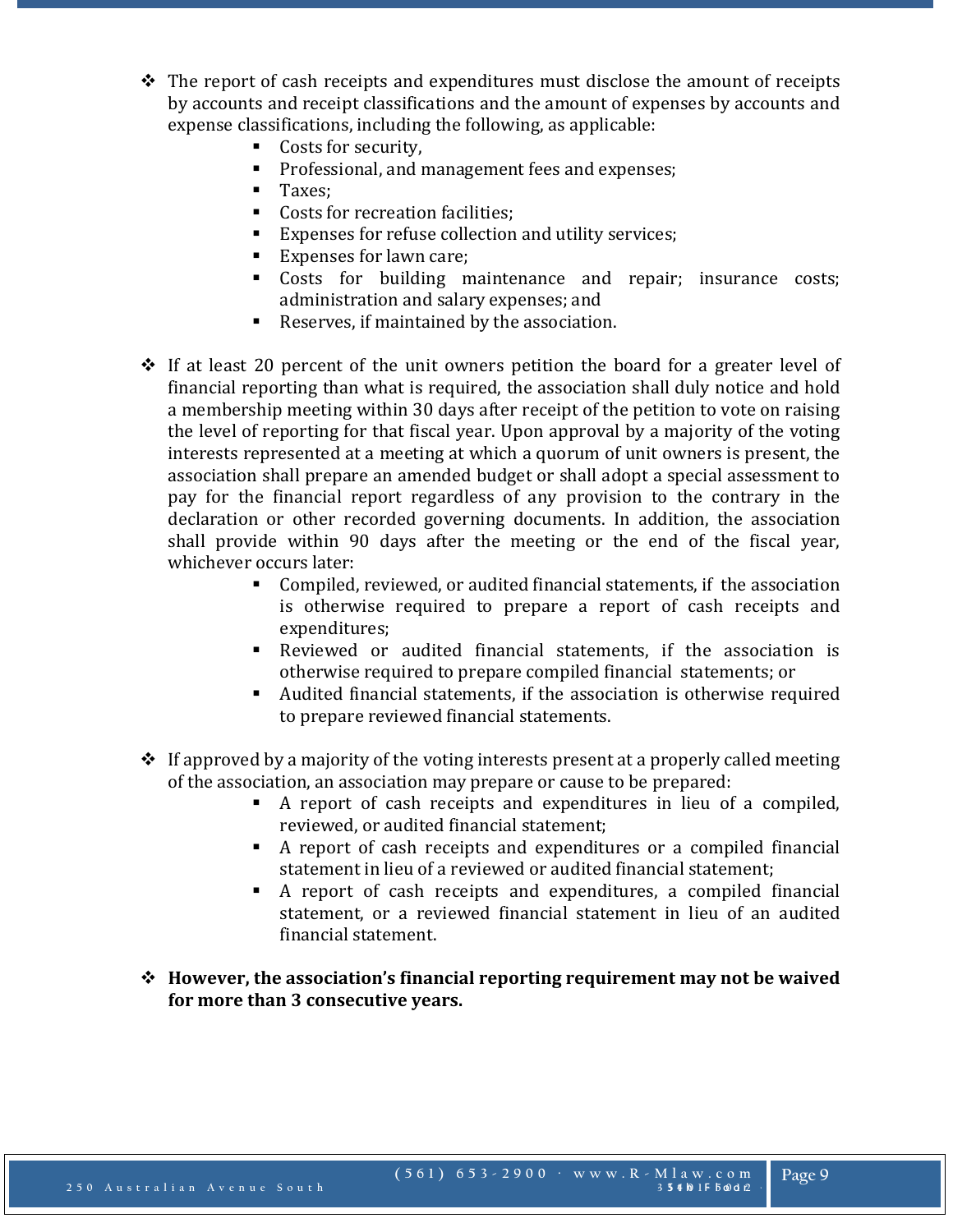## **Eligibility of Directors and Officers of Cooperative Associations** (Section 719.106, Florida Statutes)

- - \* A person who has been suspended or removed by the Division of Florida Condominiums, Timeshares and Mobile Homes under the Florida Cooperative Act, or who is delinquent in the payment of any monetary obligation due to the association, is not eligible to be a candidate for board membership and may not be listed on the ballot.
	- A director or officer charged by information or indictment with a felony theft or embezzlement offense involving the association's funds or property is suspended from office.
	- $\triangle$  The board shall fill the vacancy according to general law until the end of the period of the suspension or the end of the director's term of office, whichever occurs first. However, if the charges are resolved without a finding of guilt or without acceptance of a plea of guilty or nolo contendere, the director or officer shall be reinstated for any remainder of his or her term of office.
	- $\triangle$  A member who has such criminal charges pending may not be appointed or elected to a position as a director or officer.
	- A person who has been convicted of any felony in this state or in any United States District Court, or who has been convicted of any offense in another jurisdiction which would be considered a felony if committed in this state, is not eligible for board membership unless such felon's civil rights have been restored for at least 5 years as of the date such person seeks election to the board.
	- $\triangle$  The validity of an action by the board is not affected if it is later determined that a board member is ineligible for board membership due to having been convicted of a felony.

# **Emergency Powers of Cooperative Associations** (Section 719.128, Florida Statutes)

- $\div$  To the extent allowed by law, unless specifically prohibited by the cooperative documents, and consistent with Section 617.0830, Florida Statutes, the board of administration, in response to damage caused by an event for which a state of emergency is declared pursuant to Section 252.36, Florida Statutes, in the area encompassed by the cooperative, may exercise the following powers:
	- Conduct board or membership meetings after notice of the meetings and board decisions is provided in as practicable a manner as possible, including via publication, radio, United States mail, the Internet, public service announcements, conspicuous posting on the cooperative property, or any other means the board deems appropriate under the circumstances.
	- Cancel and reschedule an association meeting.
	- Designate assistant officers who are not directors. If the executive officer is incapacitated or unavailable, the assistant officer has the same authority during the state of emergency as the executive officer he or she assists.
	- Relocate the association's principal office or designate an alternative principal office.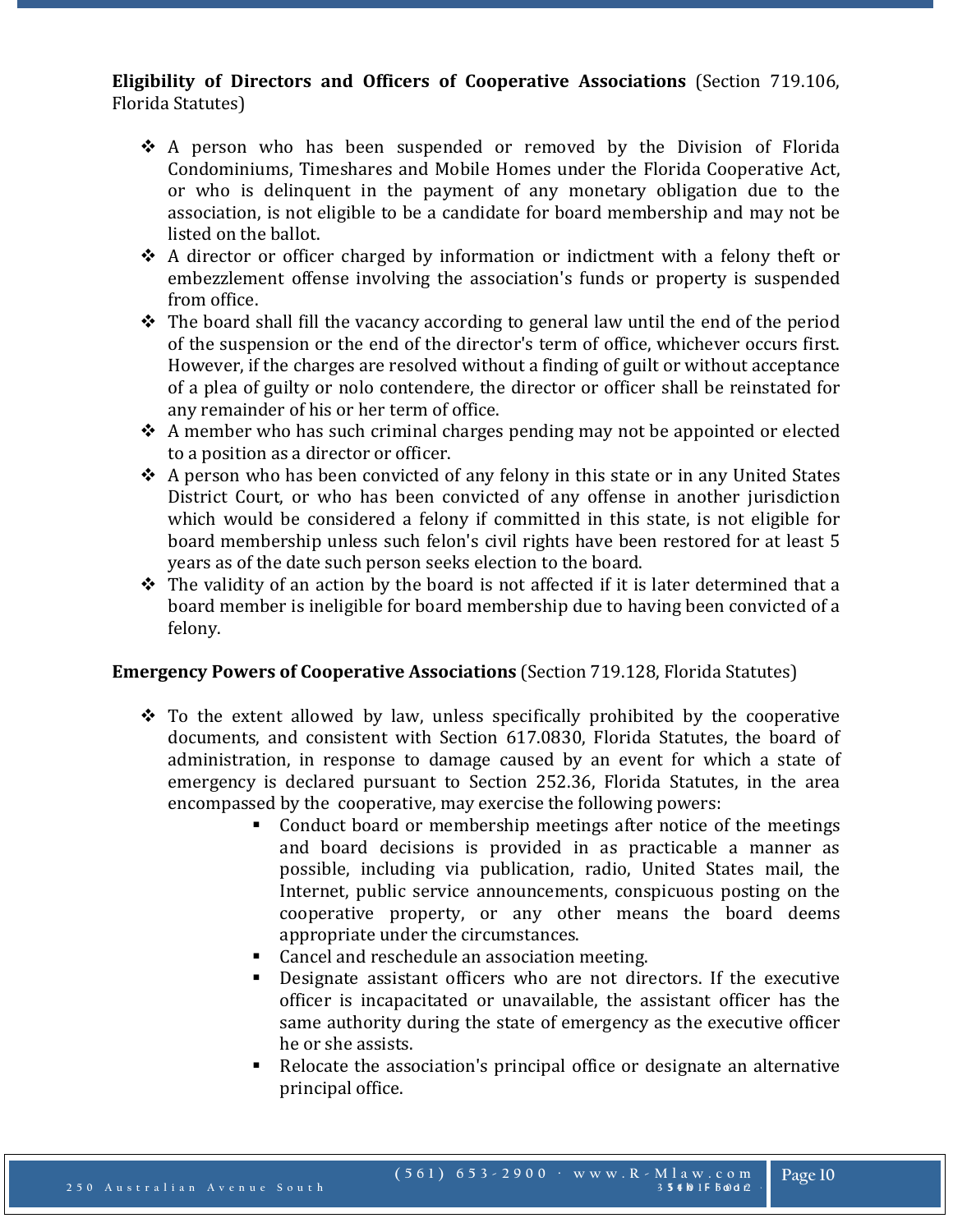- Enter into agreements with counties and municipalities to assist counties and municipalities with debris removal.
- Implement a disaster plan before or immediately following the event for which a state of emergency is declared, which may include turning on or shutting off elevators; electricity; water, sewer, or security systems; or air conditioners for association buildings.
- Based upon the advice of emergency management officials or upon the advice of licensed professionals retained by the board of administration, determine any portion of the cooperative property unavailable for entry or occupancy by unit owners or their family members, tenants, guests, agents, or invitees to protect their health, safety, or welfare.
- Based upon the advice of emergency management officials or upon the advice of licensed professionals retained by the board of administration, determine whether the cooperative property can be safely inhabited or occupied. However, such determination is not conclusive as to any determination of habitability pursuant to the declaration.
- Require the evacuation of the cooperative property in the event of a mandatory evacuation order in the area where the cooperative is located. If a unit owner or other occupant of a cooperative fails to evacuate the cooperative property for which the board has required evacuation, the association is immune from liability for injury to persons or property arising from such failure.
- Mitigate further damage, including taking action to contract for the removal of debris and to prevent or mitigate the spread of fungus, including mold or mildew, by removing and disposing of wet drywall, insulation, carpet, cabinetry, or other fixtures on or within the cooperative property, regardless of whether the unit owner is obligated by the declaration or law to insure or replace those fixtures and to remove personal property from a unit.
- Contract, on behalf of a unit owner, for items or services for which the owner is otherwise individually responsible, but which are necessary to prevent further damage to the cooperative property. In such event, the unit owner on whose behalf the board has contracted is responsible for reimbursing the association for the actual costs of the items or services, and the association may use its lien authority provided by Section 719.108, Florida Statutes, to enforce collection of the charges. Such items or services may include the drying of the unit, the boarding of broken windows or doors, and the replacement of a damaged air conditioner or air handler to provide climate control in the unit or other portions of the property.
- Notwithstanding a provision to the contrary, and regardless of whether such authority does not specifically appear in the cooperative documents, levy special assessments without a vote of the owners.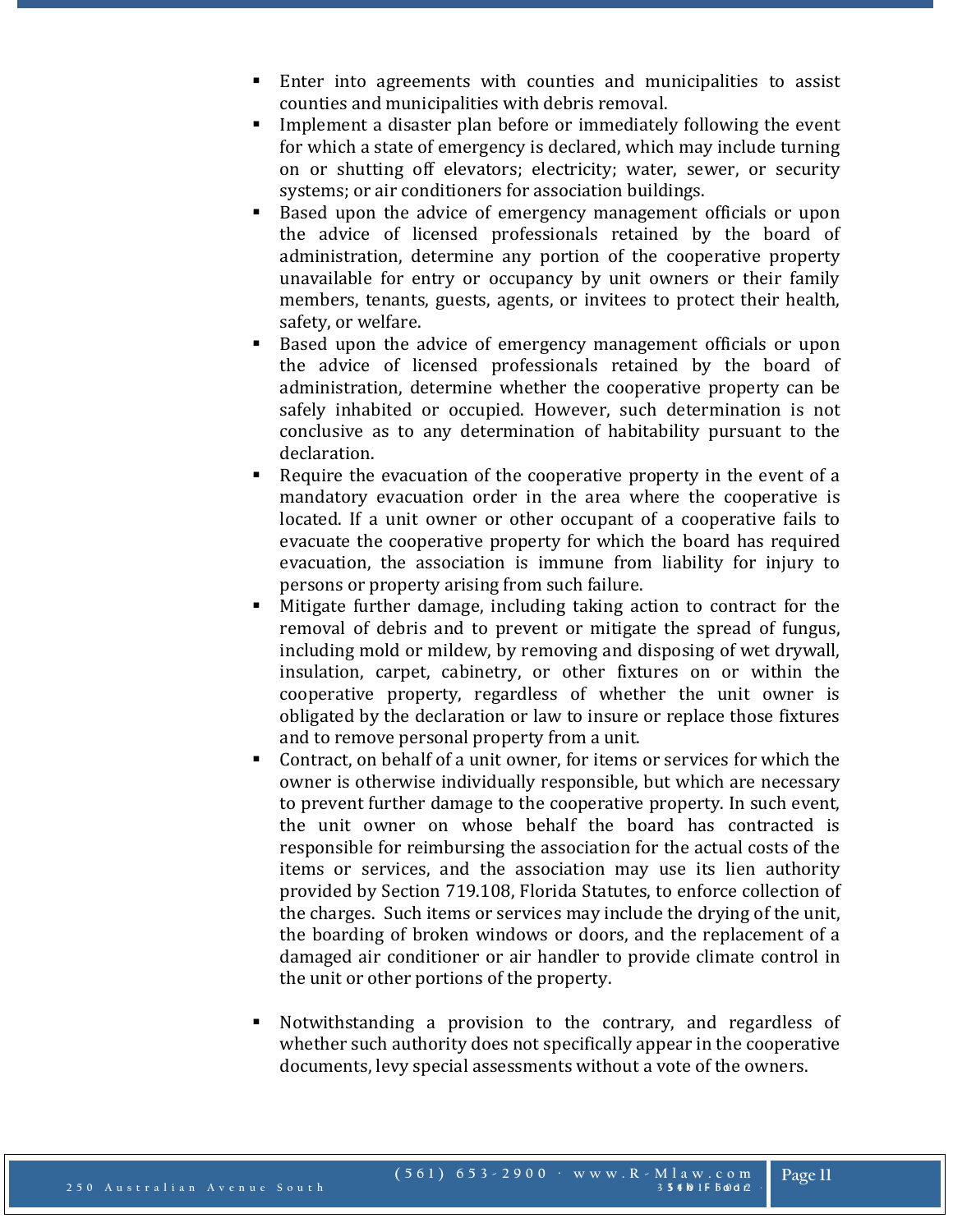- Without unit owners' approval, borrow money and pledge association assets as collateral to fund emergency repairs and carry out the duties of the association if operating funds are insufficient. This paragraph does not limit the general authority of the association to borrow money, subject to such restrictions contained in the cooperative documents.
- $\div$  The authority granted to the cooperative association to perform emergency acts is limited to that time reasonably necessary to protect the health, safety, and welfare of the association and the unit owners and their family members, tenants, guests, agents, or invitees, and to mitigate further damage and make emergency repairs.

# **OTHER: COMMUNITY ASSOCIATION MANAGEMENT, PUBLIC LODGING AND MRTA**

# **House Bill 7037**

## **Community Association Management** (Section 468.431, Florida Statutes)

 Community Association Management means any of the following practices requiring substantial specialized knowledge, judgment, and managerial, skill, when done for remuneration and when the association or the associations served contain more than 10 units or have an annual budget or budgets in excess of \$100,000:

## *(The practices immediately below are newly authorized by law)*

- Determining the number of days required for statutory notices,
- Determining the amounts due to the association,<br>Collecting amounts due before the filing of a civil
- Collecting amounts due before the filing of a civil action,
- Calculating the votes required for a quorum or to approve a proposition or amendment,
- Completing forms related to the management of a community association that have been created by statute or by a state agency,
- Drafting meeting notices and agendas,<br>• Calculating and preparing certificate
- Calculating and preparing certificates of assessment and estoppel certificates,
- Responding to requests for certificates of assessment and estoppel certificates,
- Negotiating monetary or performance terms of a contract subject to approval by an association,
- **•** Drafting pre-arbitration demands,
- Coordinating or performing maintenance for real or personal property and other related routine services involved in the operation of a community association, and
- Complying with the association's governing documents and the requirements of law as necessary to perform such practices,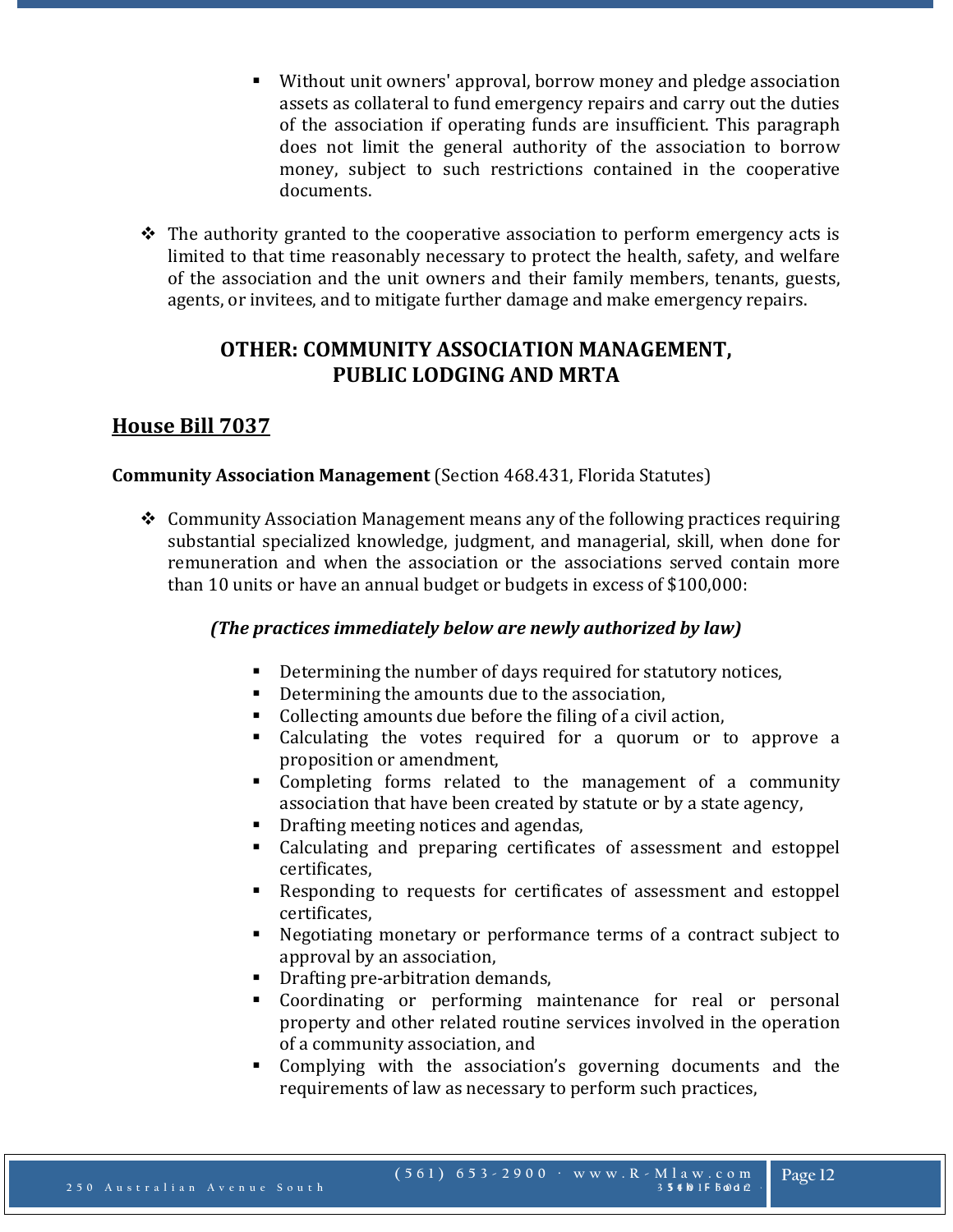## *(The following practices were previously authorized by law)*

- Controlling or disbursing funds of a community association,
- Preparing budgets or other financial documents for a community association, and
- Assisting in the noticing or conduct of community association meetings.

**Professional Standards for Community Association Management & Contracts for Community Association Management Services** (Section 468.4334, Florida Statutes)

- **Agent of Association**: A community association manager or a community association management firm are deemed to act as agent on behalf of a community association as principal within the scope of authority authorized by a written contract or under Chapter 468, Florida Statutes.
- **Standards**: A community association manager and a community association management firm shall discharge duties performed on behalf of the association as authorized by Chapter 468, Florida Statutes, loyally, skillfully, and diligently, dealing honestly and fairly, in good faith, with care and full disclosure to the community association, accounting for all funds, and not charging unreasonable or excessive rates.
- **Contracts:** A contract between a community association and a community association manager or a contract between a community association and a community association management firm may provide that the community association indemnifies and holds harmless the community association manager and the community association management firm for ordinary negligence resulting from the manager or the management firm's act or omission that is the result of an instruction or direction of the community association.
	- *However, the statute also provides that it does not preclude any other negotiated indemnity or hold harmless provision.*

Furthermore, the above indemnification from a community association to a community association manager or management firm **may not cover:**

- **Any act or omission that:**
	- **Violates a criminal law,**
	- **Derives an improper personal benefit, either directly or indirectly,**
	- **Is grossly negligent, or**
	- **Is reckless, in bad faith, is with malicious purpose, or is in a manner exhibiting wanton and willful disregard of human rights, safety or property.**